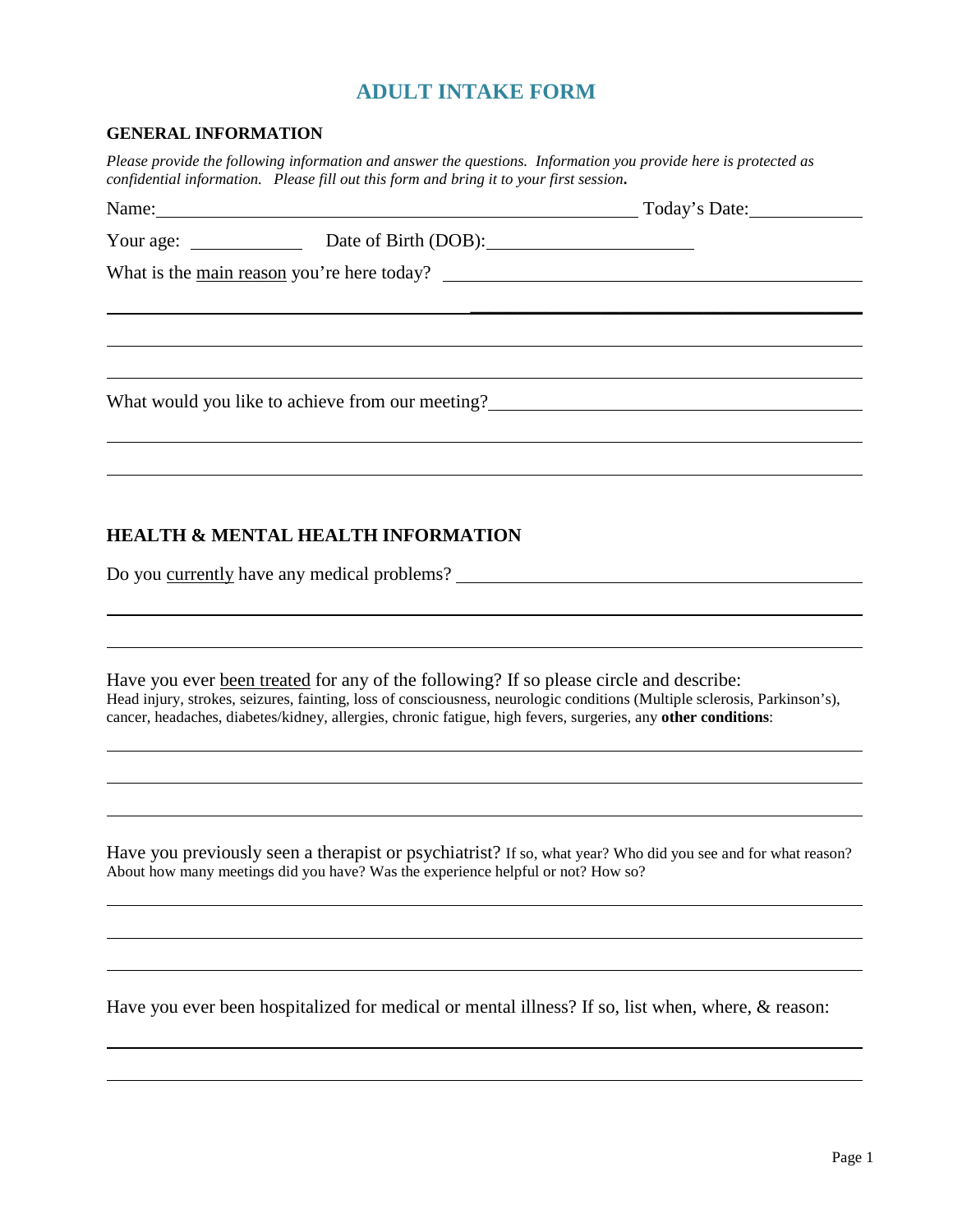| Please list current prescription medications with dosage (psychiatric and general health): |  |  |  |
|--------------------------------------------------------------------------------------------|--|--|--|
|--------------------------------------------------------------------------------------------|--|--|--|

| Please list any previous psychiatric medications (with dosage and dates): __________________________ |        |
|------------------------------------------------------------------------------------------------------|--------|
| Do you drink alcohol or use recreational drugs? If so, what kind and how often?                      |        |
| Do you or anyone close to you consider your use to be a problem?                                     | Yes No |
|                                                                                                      |        |
|                                                                                                      |        |
|                                                                                                      |        |
| How many times a week do you exercise? _____________What type and how many minutes? ____             |        |

## **YOUR FAMILY GROWING UP (Family of Origin)**

Please list all of your brothers and sisters, parents or step-parents.

| <b>First name</b> | <b>Biological</b><br>(Yes/No) | Current  <br>Age | Male/<br>Female | <b>Married or</b><br>Partnered?<br>(Yes/No) | Describe your relationship in<br>a few words |
|-------------------|-------------------------------|------------------|-----------------|---------------------------------------------|----------------------------------------------|
|                   |                               |                  |                 |                                             |                                              |
|                   |                               |                  |                 |                                             |                                              |
|                   |                               |                  |                 |                                             |                                              |
|                   |                               |                  |                 |                                             |                                              |
|                   |                               |                  |                 |                                             |                                              |

#### **Yourself**

Where were you born?

Where did you live most of your childhood?

What was the highest grade of education you completed? \_\_\_\_\_\_\_\_\_\_\_\_\_\_\_\_\_\_\_\_\_\_\_\_\_\_

<u> 1989 - Johann Barbara, martin a</u>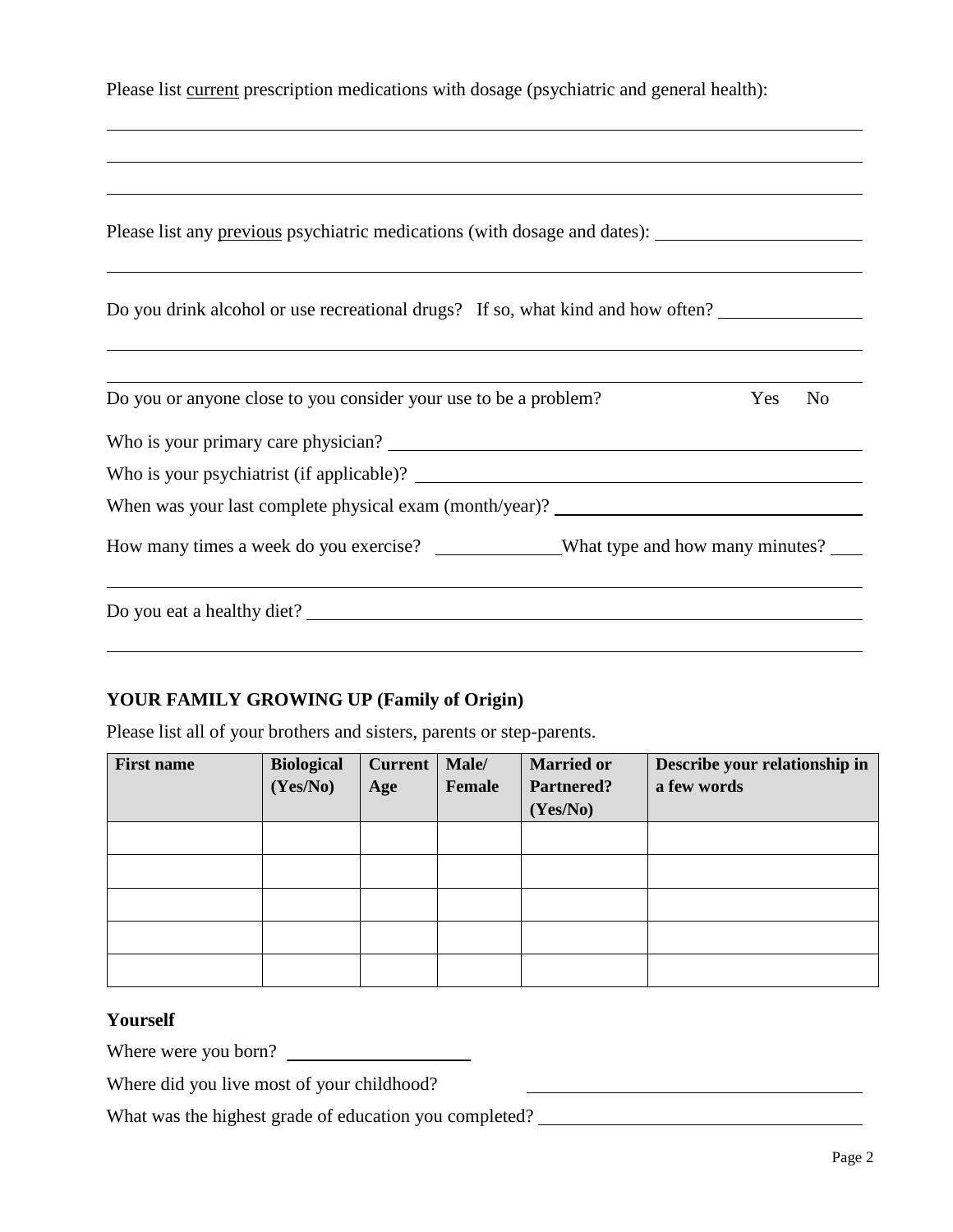| When you were a child, did you struggle with any of the following: | Age |                |  |
|--------------------------------------------------------------------|-----|----------------|--|
| Learning disabilities                                              | Yes | N <sub>0</sub> |  |
| Hyperactivity                                                      | Yes | N <sub>0</sub> |  |
| Bed wetting                                                        | Yes | N <sub>0</sub> |  |
| School fears                                                       | Yes | N <sub>0</sub> |  |
| Teasing/Bullying                                                   | Yes | N <sub>0</sub> |  |
| Eating disorders                                                   | Yes | N <sub>0</sub> |  |
| Witnessing violence in the home                                    | Yes | N <sub>0</sub> |  |
| Sexual, physical or emotional abuse                                | Yes | N <sub>0</sub> |  |
| If so, at what age and by whom?                                    |     |                |  |

## **FAMILY MENTAL HEALTH HISTORY**

In the section below identify if any members of your family and extended family has a history of any of the following. If yes, please indicate the family member's relationship to you in the space provided.

|                                      | Please circle | List Family Member(s) |
|--------------------------------------|---------------|-----------------------|
| Anxiety (general)                    | Yes No        |                       |
| <b>Obsessive Compulsive Behavior</b> | Yes No        |                       |
| Depression                           | Yes No        |                       |
| Suicide Attempts                     | Yes No        |                       |
| Bipolar/Manic Depressive             | Yes No        |                       |
| Alcoholism                           | Yes No        |                       |
| Substance Abuse                      | Yes No        |                       |
| Domestic Violence                    | Yes No        |                       |
| <b>Eating Disorders</b>              | Yes No        |                       |
| Obesity                              | Yes No        |                       |
| Schizophrenia                        | Yes No        |                       |
| Counseling or Psychotherapy          | Yes No        |                       |
| <b>Psychiatric Hospitalizations</b>  | Yes No        |                       |

## **CURRENT FAMILY, SOCIAL SUPPORTS, OCCUPATION & LIFE**

#### **INTERESTS/ACTIVITIES**

#### **Intimate Relationships & Social Supports**

Are you currently married? Yes No How long?

Are you currently partnered/in a romantic relationship? Yes No How long?

Do you have any concerns about your current marital or romantic relationship that you would like to discuss? If so what are they?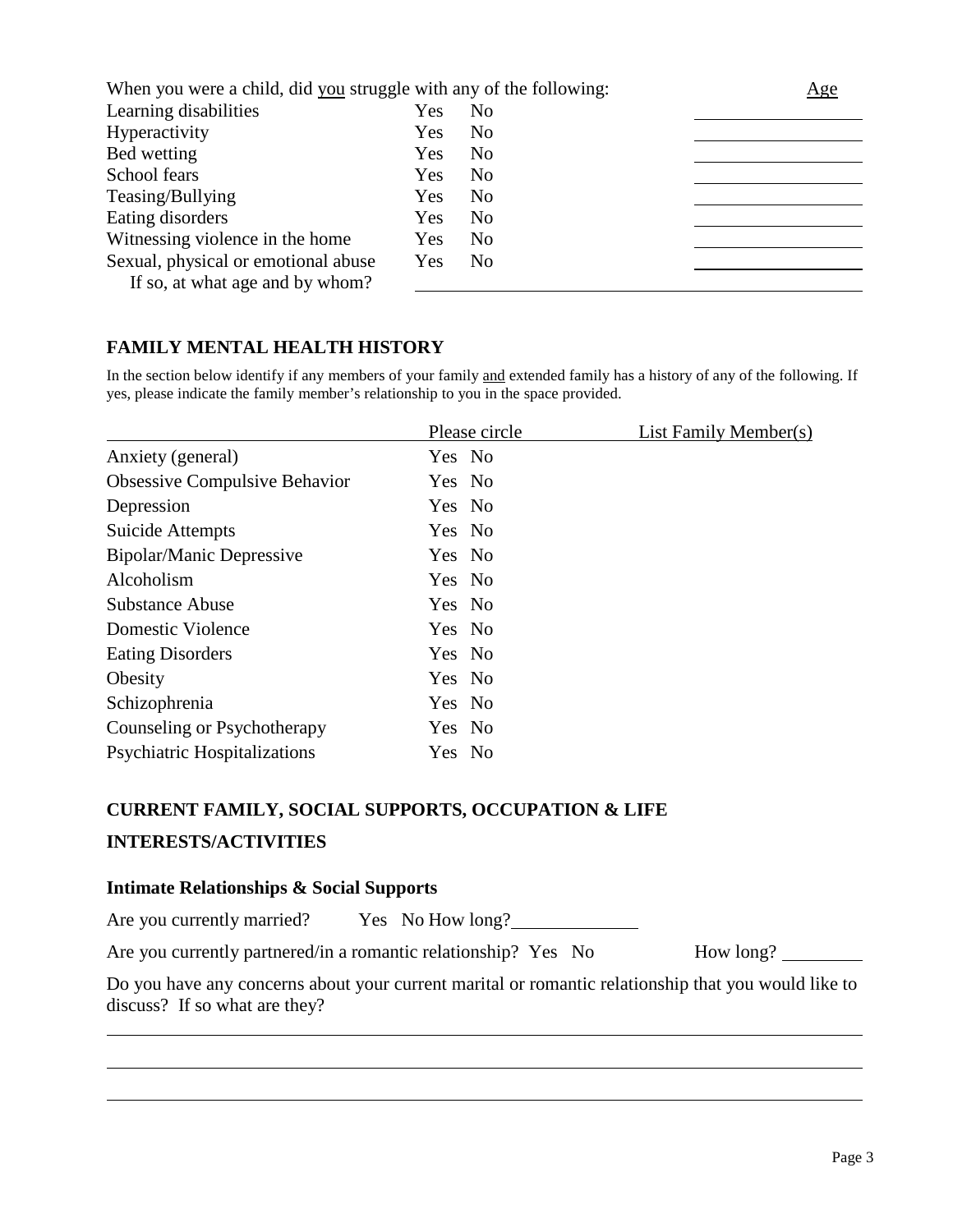Are you currently separated or divorced? Yes No How long?

If you and your former spouse/partner have children together, please describe your current custody & visitation schedule (if any) and the status of your communication:

Please describe your social relationships. Do you have friends and/or extended family? Go out for fun? Socialize? Whom can you turn to for emotional and other forms of support?

### **Children**

Please list your biological, adopted and/or stepchildren (if applicable)

| <b>First name</b> | Biological,<br><b>Adopted</b><br>or Step | <b>Current</b><br>Age | <b>School</b><br>grade? | Male/<br><b>Female</b> | <b>Lives</b><br>with<br>you?<br>(Yes/No) | Describe your relationship<br>in a few words |
|-------------------|------------------------------------------|-----------------------|-------------------------|------------------------|------------------------------------------|----------------------------------------------|
|                   |                                          |                       |                         |                        |                                          |                                              |
|                   |                                          |                       |                         |                        |                                          |                                              |
|                   |                                          |                       |                         |                        |                                          |                                              |
|                   |                                          |                       |                         |                        |                                          |                                              |

### **Employment and/or Current Educational Situation**

| Are you currently employed? Yes                          |  | Are you currently a student? Yes | - No |  |
|----------------------------------------------------------|--|----------------------------------|------|--|
| Please describe your current work or academic situation: |  |                                  |      |  |

Do you enjoy your work/school? Is there anything stressful about it?

### **Interests/Activities/Spirituality**

What are some of your interests & activities?

Do you consider yourself spiritual or religious? Yes No

Is so, describe your spirituality/faith and you level of participation in a faith-based group (if

applicable) :